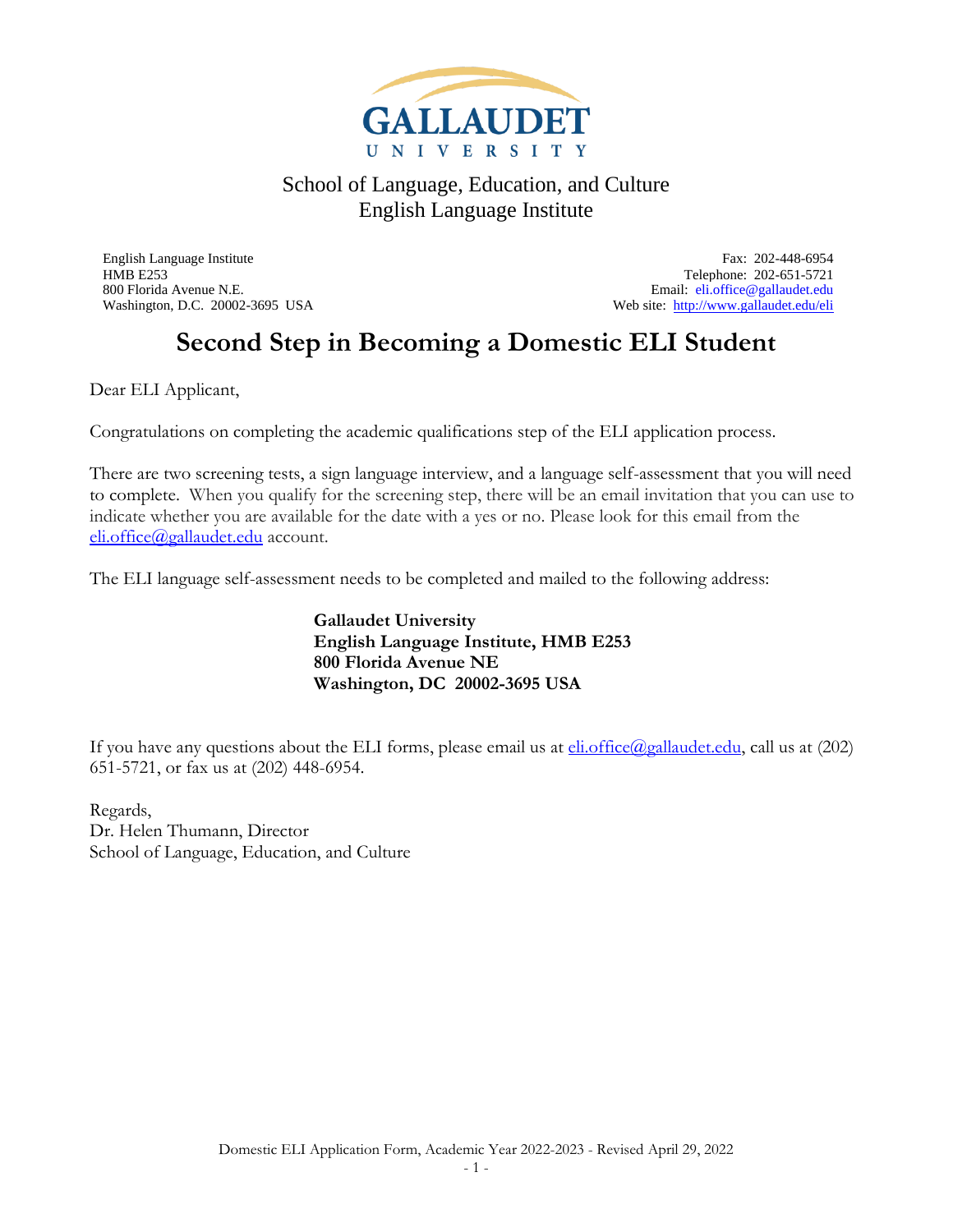

# **1. Tasks of the Screening Process**

You will need to indicate your availability for the date in the email invitation from **eli.office@gallaudet.edu** with a yes or a no for scheduling the screening tests and the sign language interview. You will need to dedicate at least two hours for a Zoom session. Zoom is a video chat app with a capability to share a computer screen with the viewer(s).

Gallaudet University is in USA's Eastern Standard Time (EST). Please keep in mind that when we have Daylight Savings (ET) during part of the spring, the entire summer, and part of the fall, we are an hour earlier than EST during these times. You can use a time zone converter website like <https://www.worldtimebuddy.com/> to help you figure out the date and time differences between us and your location.

The entire screening process is done via Zoom. During the Zoom session, please use a quiet, stable room where you can concentrate. Please use a computer, laptop or tablet, not a cell phone for Zoom. Please inform anyone in the room that they need to leave so that you can be alone for the session.

If you have already completed the screening tests and sign language interview, you do not need to schedule another Zoom session. You would simply wait to get an email with your results in it.

Please complete the Language Self-Assessment beginning on the next page.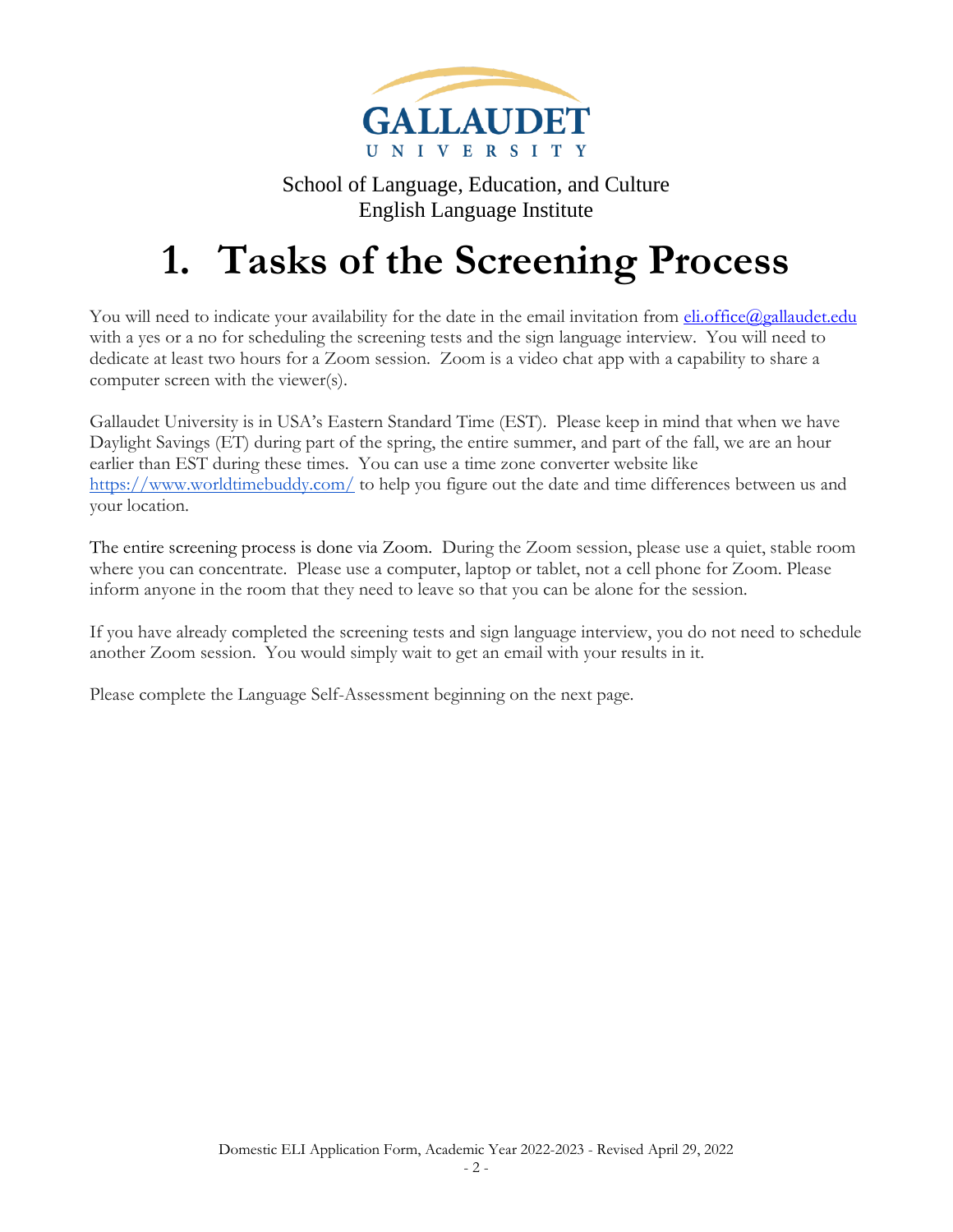

# **2. Language Self-Assessment**

**Directions:** Please mark the box that best matches your skill. If you were born deaf, became deaf later in life, have some residual hearing, or use a hearing aid, a cochlear implant, or some other assistive hearing device, please mark the box that reflects your best skill over the total of your lifetime. Hearing people will need to complete this survey as well.

#### **Spoken/Written Language of your Country: Proficiency Level:**

| Listening                               |  | $\Box$ None $\Box$ Basic $\Box$ Intermediate $\Box$ Advanced $\Box$ Fluent |
|-----------------------------------------|--|----------------------------------------------------------------------------|
| Speaking                                |  | $\Box$ None $\Box$ Basic $\Box$ Intermediate $\Box$ Advanced $\Box$ Fluent |
| Reading                                 |  | $\Box$ None $\Box$ Basic $\Box$ Intermediate $\Box$ Advanced $\Box$ Fluent |
| Writing                                 |  | $\Box$ None $\Box$ Basic $\Box$ Intermediate $\Box$ Advanced $\Box$ Fluent |
| <b>Signed Language of your Country:</b> |  |                                                                            |
| <b>Understanding Signs</b>              |  | $\Box$ None $\Box$ Basic $\Box$ Intermediate $\Box$ Advanced $\Box$ Fluent |
| Communicating with Signs                |  | $\Box$ None $\Box$ Basic $\Box$ Intermediate $\Box$ Advanced $\Box$ Fluent |
| Spoken/Written English:                 |  |                                                                            |
| Listening                               |  | $\Box$ None $\Box$ Basic $\Box$ Intermediate $\Box$ Advanced $\Box$ Fluent |
| Speaking                                |  | $\Box$ None $\Box$ Basic $\Box$ Intermediate $\Box$ Advanced $\Box$ Fluent |
| Reading                                 |  | $\Box$ None $\Box$ Basic $\Box$ Intermediate $\Box$ Advanced $\Box$ Fluent |
| Writing                                 |  | $\Box$ None $\Box$ Basic $\Box$ Intermediate $\Box$ Advanced $\Box$ Fluent |